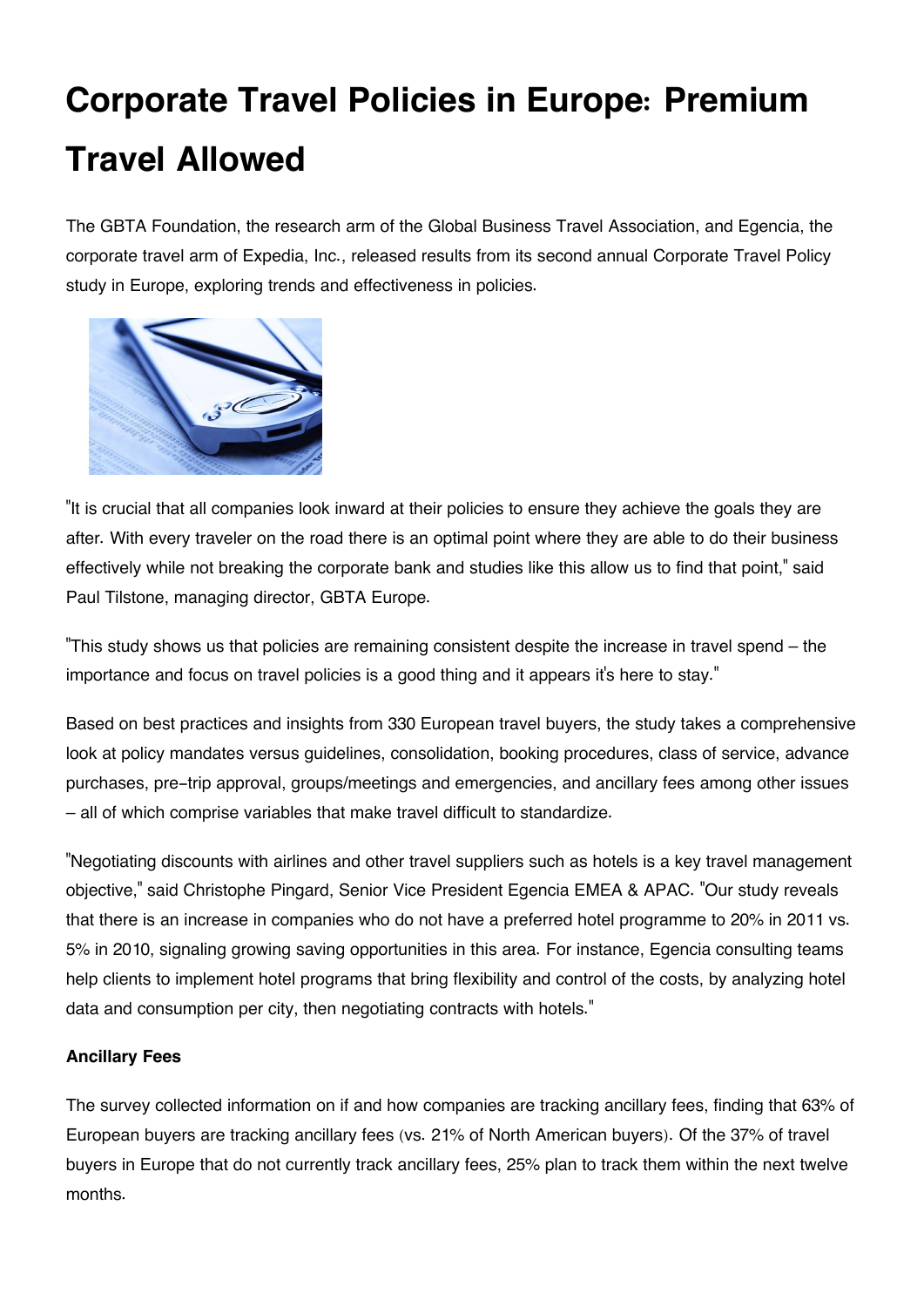Travel managers in Europe said that they are most likely to reimburse travelers for the following ancillary fees for air and hotel:

Air: The top amenities travel buyers will reimburse are for baggage fees (73%), itinerary changes (51%), in-flight meals (30%) and preferred seating (21%).



Hotel: The top amenities travel buyers will reimburse are for parking (76%), Internet access (70%), airport shuttle (51%) and for late check-out (25%).

## **Enforcing Travel Policy**

Findings indicate European organizations do review their travel policies regularly, with 87% of managers reporting they have reviewed their policy within the last two years. In addition, the study indicates European companies have become less tolerant of policy violations in 2011 with possible nonreimbursement climbing to 21% compared to a reported 14% in 2010 and companies that have no consequences for violations dropping to 13% from 20% in the previous year.

## **Premium Travel**

The percentage of Travel Managers allowing premium class air travel increased to every region outside Europe in 2011 compared to 2010: 46% allow premium air travel to North America vs. 34% in 2010; to Asia-Pacific 38% vs. 28% in 2010 allow premium air travel; to India, Middle East, Africa 50% vs. 38% in 2010 allow premium air travel.

#### **Preferred Vendors**

Negotiating discounts with airlines and other travel suppliers is a key travel management objective. Travel Managers that have negotiated discounts with airlines and/or other suppliers are typically based on volume of travelers.

A quarter (24%) of companies requires travelers to accept flights on preferred airlines "whenever they are available." One-in-ten (10%) never require travelers to use preferred airlines.

When it comes to the use of preferred hotel vendors, there is an increase in companies who do not have a preferred hotel programme to 20% in 2011 vs. 5% in 2010, signaling an easing of policy in this area.